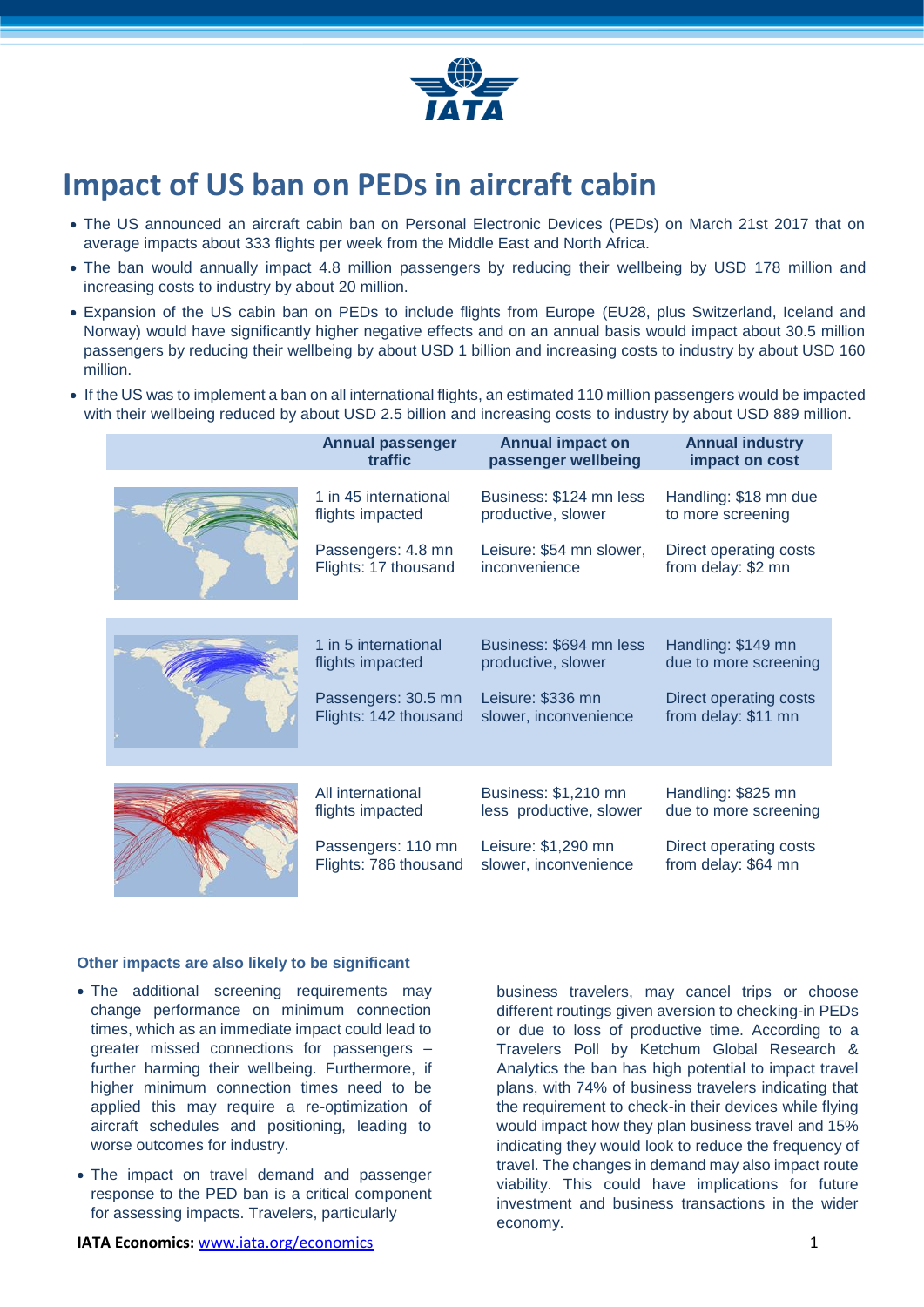## **Impact on passenger productivity and wellbeing**

- Business passengers experience a relatively higher burden from the negative impacts of a ban of PEDs in the aircraft cabin. The two impacts assessed on business passengers are the loss of productive time and loss of time due to longer travel time. These impacts have been assessed based on bringing together market intelligence and expert insight to offer a conservative evaluation, summarized in Table 1.
	- o Loss of productive time: the loss of productive time from not having personal laptops and tablets in the cabin will impose additional economic costs and adversely impact passenger wellbeing. The economic cost is calculated by taking a conservative estimate that only about 50% of business travelers use PEDs during flight and that for long-haul travel passengers choosing to work will do so on average of 50% of the flight time. A Travelers Poll by Ketchum Global Research & Analytics indicates that usage of PEDs may be even greater, as 80% of business travelers responded that they consider usage of PEDs to be important while flying and on average spend 50% of the flight time using a device.
	- o Loss of time due to longer travel time: expert judgement, informed by the experience of the initial PED ban, is that travel times will on average increase by about nine minutes per passenger for flights within the scope of ban coverage.<sup>1</sup> There may also be adverse indirect impacts from propagation of delay impacts in the network but these are not covered in this impacts assessment.

|                              | <b>Inputs</b> | ME/NA | EU+ | World |
|------------------------------|---------------|-------|-----|-------|
| # of pax to US, mn           |               | 0.5   | 4.1 | 8.7   |
|                              |               |       |     |       |
| <b>Productivity loss</b>     |               |       |     |       |
| Value of time/hr, \$         | 64.6          |       |     |       |
| % of pax working             | 50%           |       |     |       |
| Avg flight length, hrs       |               | 14    | 9   | 5.5   |
| Avg hrs work/flight, hrs     |               | 7     | 5   | 4     |
|                              |               |       |     |       |
| Productivity loss, \$ mn     |               | 119   | 655 | 1,125 |
| Longer travel times          |               |       |     |       |
| Extra time/pax, min          | 9             |       |     |       |
|                              |               |       |     |       |
| Time loss, \$ mn             |               | 5     | 39  | 85    |
|                              |               |       |     |       |
| <b>Total impact business</b> |               | 124   | 694 | 1,210 |
| travelers, \$ mn             |               |       |     |       |

#### **Table 1: Annual impacts on business travelers to US**

*Sources: IATA, US DoT – value of time, Airline inputs.*

- Leisure passengers experience negative impacts from the inconvenience of not having PEDs in the aircraft cabin as well as the loss of time due to longer travel time. These impacts have been assessed based on bringing together market intelligence and expert insight to offer a conservative evaluation, summarized in Table 2.
	- o Inconvenience of no PEDs in aircraft cabin: Data obtained from the initial PED ban indicates that about 70-80% of travelers carry PEDs. Conservative estimates suggest that only about half of the travelers with PEDs have a strong need to use a PED during the flight - meaning 40% of all leisure travelers have a strong need to use a PED during the flight, this estimate is in line with findings from a Travelers Poll by Ketchum Global Research & Analytics. A review of the short term rental market in Europe for tablets and laptops for travelers shows that a conservative estimate of consumers willing to pay for one day rentals is USD 18.5 (not including delivery and insurance costs which are often more than the actual rental costs).
	- o Loss of time due to longer travel time: same input parameters are used as described for business class passengers, however, value of time estimates are based on those recommended by US DoT for leisure travelers.

|                       | Inputs | ME/NA | $EU+$ | World |
|-----------------------|--------|-------|-------|-------|
| # of pax to US, mn    |        | 4     | 26    | 102   |
|                       |        |       |       |       |
| Inconvenience         |        |       |       |       |
| Value of time/hr, \$  | 35.4   |       |       |       |
| % of pax using PED    | 40%    |       |       |       |
| Value PED/flights, \$ | 18.5   |       |       |       |
|                       |        |       |       |       |
|                       |        |       |       |       |
| Inconvenience, \$ mn  |        | 31    | 195   | 539   |
| Longer travel times   |        |       |       |       |
| Extra time/pax, min   | 9      |       |       |       |
|                       |        |       |       |       |
| Time lost, USD mn     |        | 23    | 141   | 751   |
|                       |        |       |       |       |
| <b>Total impact</b>   |        | 54    | 336   | 1.290 |
| leisure travel, \$ mn |        |       |       |       |

# **Table 2: Annual impacts on leisure travelers to US**

*Sources: IATA, US DoT – value of time, Airline inputs.*